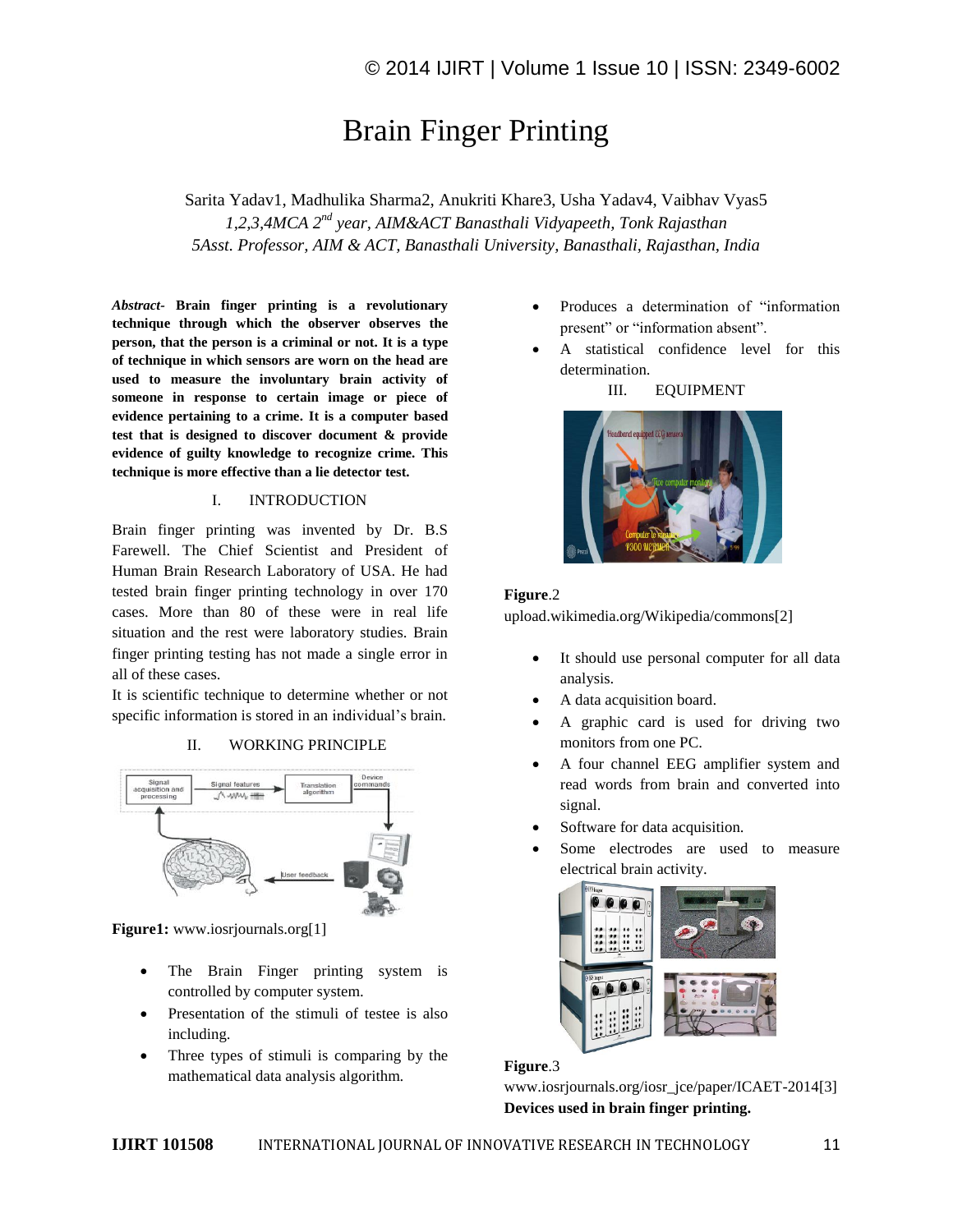## IV. TECHNOLOGY

A human brain wears a special EEG headband embedded with many sensor .These sensors helps in reading word, phrases from human brain and converts them into computer readable form.



**Figure**.4 www.blogspot.com[4]

**In this there are two technologies were used EEG and P300.**

## $\rightarrow$  EEG

It stands for Electron encephalography. It is used for recording or measuring of electrical activity along the scalp.EEG is embedded with electrodes.

EEG is used for mostly often used to diagnose sleep disorder, comma, and encephalopathy's and brain Deadth.EEG record rain spontaneous activity of brain into short period of 20-40m.

The brain's electrical charge is maintained by billions of neuron by MTP.

# $\rightarrow$  P300

The p300 (p3) wave is an event related potential (ERP) component elicited in the process of decision making. It considered being endogenous potential, as its occurrence links not to the physical attribute of a stimulus for evaluation and categorization.

The p300 is not a unitary phenomenon it contains to distinguishable subcomponent novelty p3a or p3b.

> The p3 is a positive-going scalp recorded brain potential displaying a maximum amplitude over frontal/central electrode sites, with a peak latency 240-270ms.This is specially associated with brain activity related to engagement of attention.

The p3 a positive going ERP amplitude (usually) relative to a reference behind the ear or the average of two such references. In this there is different type of signal generated these are alpha, beta, theta, and delta.

**RED**: It indicates that the information is suspected to know.

**GREEN**: It indicates that no information is expected to know to the criminal.

**BLUE**: It indicates that information is only known to the perpetrator or criminal.

## **NOT GUILTY:**

In this blue and green lines closely correlate, means that the criminal does not have related knowledge of crime.

## **GUILTY:**

In this the blue and red lines are closely related means that the criminal had knowledge of crime.

V. APPLICATION

# **5.1) National Security:-**

With the help of this technology the brain of the suspect can be scanned and any criminal plotting can be monitored and proper actions can be taken accordingly.

### **5.2) Medical Field:-**

With help of this technique we can easily distinguish the person is suffering from Alzheimer. Alzheimer is a disease in which a person is suffering from depression and after checking we can give suitable treatment. this technique helps the psychiatrists to easily overcome patients from depression.

### **5.3) Help in Identifying False witnesses:-**

With the help of this technique any manipulations done with the witnesses can be verified.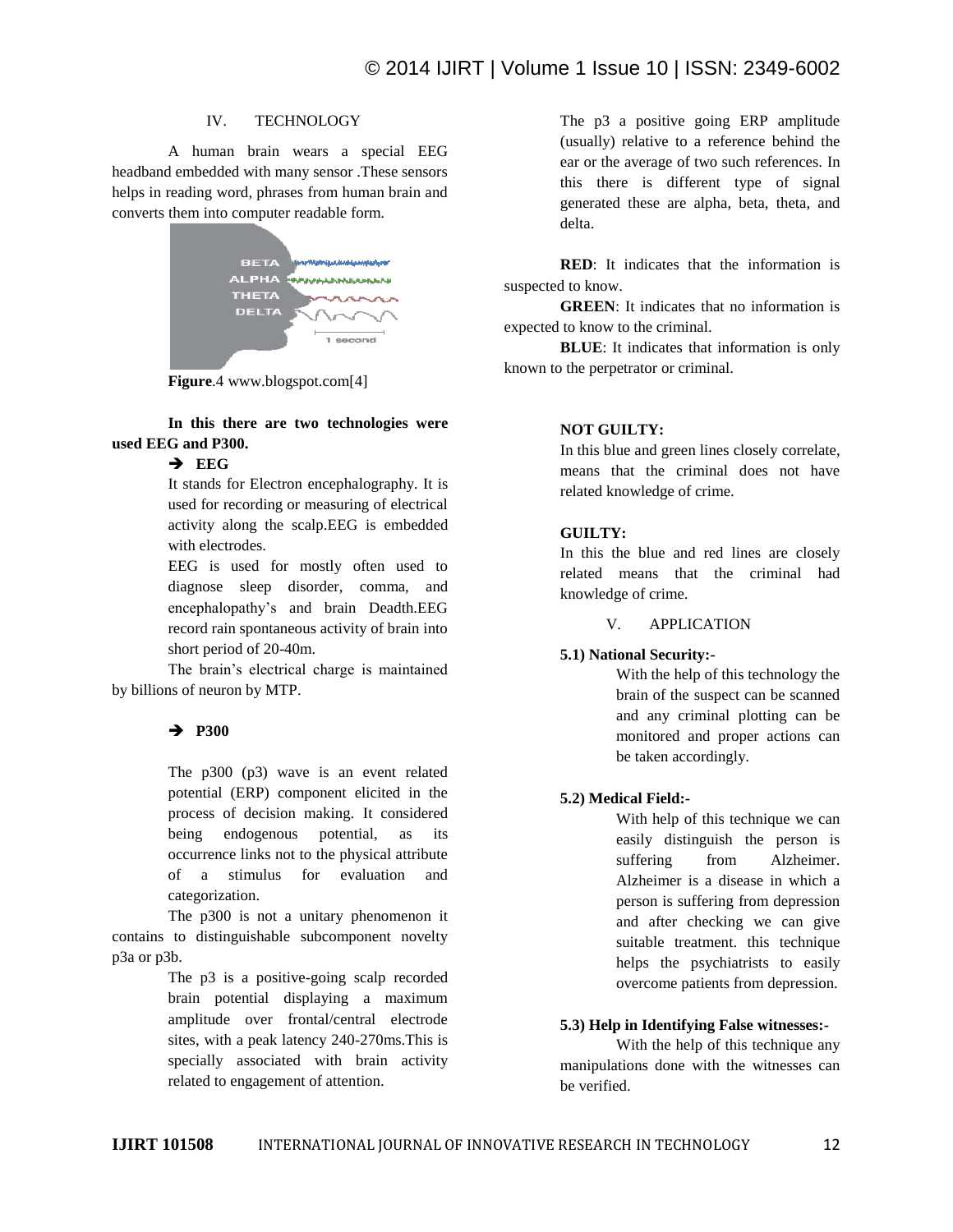# **5.4) TO Test Application on the Falsification of an Application:-**

This can be easily understood with the help of a simple real life example - in an interview many candidates call themselves suitable for the job or hard workers, but their actual potential cannot be determined. by scanning their brains we can actually conclude that the applicant is suited or not.

#### VI. BENEFITS

#### **6.1) Stop Terrorists before They Attack:-**

The brains of the suspects can be scanned and any terrorist activity or planning inside their brains can be detected and can be destroyed.

**6.2) Identify Criminal Quickly and Scientifically:-**

> Identification of criminals is much easier and accurate with least possibility of error.

## **6.3) Reduces No Of False Accusations:-**

The result and observations of this test are subjected to high accuracy, so minimum probability of false accusations.

**6.4) Can Save Thousands Of Lives By Early Detection:**

> Brain fingerprint, a technique proven infallible in FBI test and US navy test and accepted as evidence in US courts, could accurately identify trained terrorist before they strike; had it been in place on September 11, it would have prevented all of the attackers from boarding the planes.

# VII. COMPARISOIN WITH OTHER **TECHNOLOGY**

The novel interpretation in brain finger printing is to look for P300 as response to stimulus related to the

crime in question. E.g. murder weapon or victims face.

It is based on the EEG signals; this system does not require testee to response to the verbal question on stimulus. Brain Finger Printing is different from other technologies .It does not work with the polygraph (lie detector) which measures emotions based physiological signals such as heart rate, sweating and blood pressure.

Also, unlike polygraph testing, it does not attempt to determine or not the subject is lying or testing the truth.

#### VIII. CONCLUSION

It is a revolutionary new scientific technology for solving crimes, identifying perpetrators, and exonerating innocent suspects, with a record of 100% accuracy in research with US government agencies, actual criminal cases, and other applications.

The technology fulfils an urgent need for governments, law enforcement agencies, corporation, investigators, crime victims, and falsely accused, innocent suspects.

#### ACKNOWLEGDEMENT

I thank to Mr. Vaibhav Vyas and Mr. Saurabh Mukherjee for their valuable support and guidance. In the guidance of sir .I learn new technology and the basic functioning of Brain Finger Printing.

#### REFERENCE

- [1] www.iosrjournals.org, www.brainwavescience.com/SeattlePI.php
- [2] upload.wikimedia.org/Wikipedia/commons , www.larryfarwell.com/personal -dr-larryfarwell-brain-fingerprinting-dr-lawrencefarwell.html
- [3] www.iosrjournals.org/iosr\_jce/paper/ICAET -2014, www.scribd.com/doc/20835999/Brain-Fingerprinting-Report
- [4] www.blogspot.com, www.freshersworld.com/blogs/post/10/11/3 0/BRAIN FINGEEPRINTING